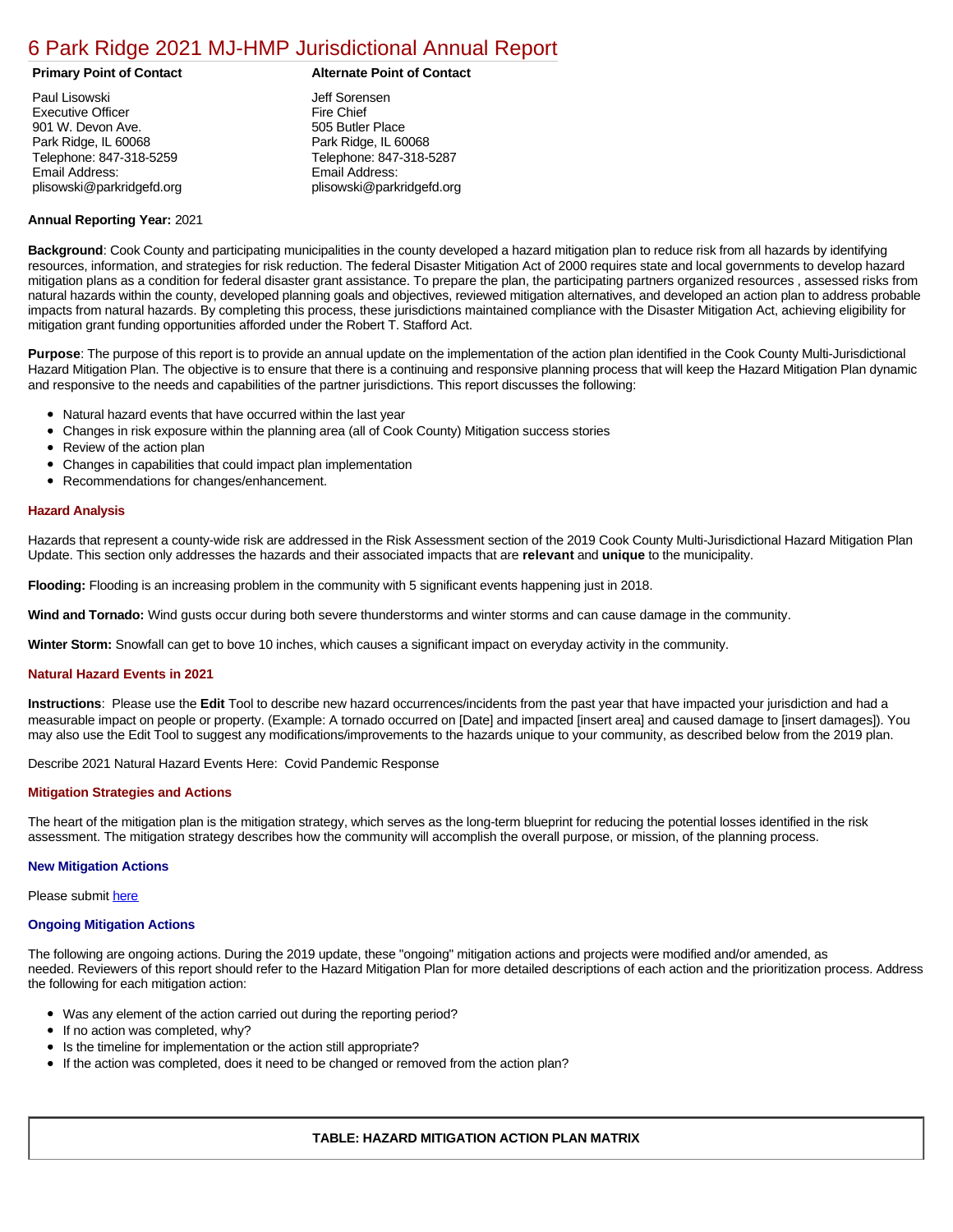| <b>Completion status legend:</b><br>$O =$ Action Ongoing toward Completion<br>$N = New$<br>$R =$ Want Removed from Annex<br>$C = Project Completed$<br>$X = No$ Action Taken |             |                                                                                 |                                    |                                                                                                |                                             |                                |                                                                    |                                                            |
|------------------------------------------------------------------------------------------------------------------------------------------------------------------------------|-------------|---------------------------------------------------------------------------------|------------------------------------|------------------------------------------------------------------------------------------------|---------------------------------------------|--------------------------------|--------------------------------------------------------------------|------------------------------------------------------------|
| 2021 Status                                                                                                                                                                  | 2020 Status | 2019 Status                                                                     | <b>Hazards</b><br><b>Mitigated</b> | <b>Objectives</b><br>Met                                                                       |                                             | Lead Agencies   Estimated Cost | Sources of<br><b>Funding</b>                                       | <b>Timeline/Projected</b><br><b>Completion Date</b><br>(a) |
|                                                                                                                                                                              |             | Action P6.1-Increase existing sewer capacity.                                   |                                    |                                                                                                |                                             |                                |                                                                    |                                                            |
| <b>Status Description:</b>                                                                                                                                                   |             |                                                                                 |                                    |                                                                                                |                                             |                                |                                                                    |                                                            |
| $\circ$                                                                                                                                                                      |             | Ongoing                                                                         | Flood, Severe<br>Weather           | 1, 2, 3, 4, 7, 9,<br>12, 13                                                                    | <b>Public Works</b>                         | \$2.5 Million;<br>High         | Unknown                                                            | Long-term                                                  |
|                                                                                                                                                                              |             | Action P6.2-Regrade some roads to eliminate traffic issues.                     |                                    |                                                                                                |                                             |                                |                                                                    |                                                            |
| <b>Status Description:</b>                                                                                                                                                   |             |                                                                                 |                                    |                                                                                                |                                             |                                |                                                                    |                                                            |
| $\circ$                                                                                                                                                                      |             | Ongoing                                                                         | All                                | 1, 2, 3, 4, 7, 9,<br>12, 13                                                                    | <b>Public Works</b>                         | High                           | <b>Unknown</b>                                                     | Long-term                                                  |
|                                                                                                                                                                              |             | Action P6.3-Harden existing schools for tornado protection.                     |                                    |                                                                                                |                                             |                                |                                                                    |                                                            |
| <b>Status Description:</b>                                                                                                                                                   |             |                                                                                 |                                    |                                                                                                |                                             |                                |                                                                    |                                                            |
| X                                                                                                                                                                            |             | Ongoing                                                                         | All                                | 1, 2, 3, 4, 5, 6,<br>7, 8, 12, 13                                                              | Private Industry                            | High                           | Unknown                                                            | Long-term                                                  |
|                                                                                                                                                                              |             | Action P6.4-Harden City Hall and Emergency Operations Center.                   |                                    |                                                                                                |                                             |                                |                                                                    |                                                            |
| <b>Status Description:</b>                                                                                                                                                   |             |                                                                                 |                                    |                                                                                                |                                             |                                |                                                                    |                                                            |
| $\circ$                                                                                                                                                                      |             | Ongoing                                                                         | All                                | 1, 2, 3, 4, 5, 6,<br>7, 8, 12, 13                                                              | <b>Public Works</b>                         | High                           | Grants                                                             | Long-term                                                  |
|                                                                                                                                                                              |             |                                                                                 |                                    | Action P6.5-Support retrofitting, purchase, or relocation of structures in hazard-prone areas. |                                             |                                |                                                                    |                                                            |
| <b>Status Description:</b>                                                                                                                                                   |             |                                                                                 |                                    |                                                                                                |                                             |                                |                                                                    |                                                            |
| X                                                                                                                                                                            |             | Ongoing                                                                         | All                                | 7, 13                                                                                          | <b>Public Works</b>                         | \$5 Million;<br>High           | <b>FEMA Hazard</b><br>Mitigation<br>Grants                         | Long-term<br>(depending on<br>funding)                     |
|                                                                                                                                                                              |             | Action P6.6—Continue to support the countywide actions identified in this plan. |                                    |                                                                                                |                                             |                                |                                                                    |                                                            |
| <b>Status Description:</b>                                                                                                                                                   |             |                                                                                 |                                    |                                                                                                |                                             |                                |                                                                    |                                                            |
| O                                                                                                                                                                            |             | Ongoing                                                                         | All                                | All                                                                                            | City of Park<br>Ridge                       | Low                            | <b>General Fund</b>                                                | Short- and Long-<br>term                                   |
| Action P6.7—Actively participate in the plan maintenance strategy identified in this plan.                                                                                   |             |                                                                                 |                                    |                                                                                                |                                             |                                |                                                                    |                                                            |
| <b>Status Description:</b>                                                                                                                                                   |             |                                                                                 |                                    |                                                                                                |                                             |                                |                                                                    |                                                            |
| $\circ$                                                                                                                                                                      |             | Ongoing                                                                         | All                                | 3, 4, 6                                                                                        | DHSEM, City of<br>Park Ridge                | Low                            | <b>General Fund</b>                                                | Short-term                                                 |
|                                                                                                                                                                              |             | Action P6.8-Maintain participation in Tree City.                                |                                    |                                                                                                |                                             |                                |                                                                    |                                                            |
| <b>Status Description:</b>                                                                                                                                                   |             |                                                                                 |                                    |                                                                                                |                                             |                                |                                                                    |                                                            |
| O                                                                                                                                                                            |             | Ongoing                                                                         | All                                | 3, 4, 5, 6, 7,<br>9, 10, 11, 13                                                                | City of Park<br>Ridge                       | Low                            | <b>General Fund</b>                                                | Long-term                                                  |
| Action P6.9-Maintain good standing under NFIP.                                                                                                                               |             |                                                                                 |                                    |                                                                                                |                                             |                                |                                                                    |                                                            |
| <b>Status Description:</b>                                                                                                                                                   |             |                                                                                 |                                    |                                                                                                |                                             |                                |                                                                    |                                                            |
| O                                                                                                                                                                            |             | Ongoing                                                                         | Flooding                           | 4, 6, 9                                                                                        | City of Park<br>Ridge                       | Low                            | General Fund                                                       | Short-term and<br>Ongoing                                  |
| Action P6.10—Implement a program to record high water marks.                                                                                                                 |             |                                                                                 |                                    |                                                                                                |                                             |                                |                                                                    |                                                            |
| <b>Status Description:</b>                                                                                                                                                   |             |                                                                                 |                                    |                                                                                                |                                             |                                |                                                                    |                                                            |
| X                                                                                                                                                                            |             | Ongoing                                                                         | Flooding,<br>Severe<br>Weather     | 3, 6, 9                                                                                        | City of Park<br>Ridge                       | Medium                         | General Fund;<br><b>FEMA Grant</b><br>Funds (Public<br>Assistance) | Long-term                                                  |
| Action P6.11-Integrate the hazard mitigation plan into other plans, programs, or resources that dictate land use or redevelopment.                                           |             |                                                                                 |                                    |                                                                                                |                                             |                                |                                                                    |                                                            |
| <b>Status Description:</b>                                                                                                                                                   |             |                                                                                 |                                    |                                                                                                |                                             |                                |                                                                    |                                                            |
| O                                                                                                                                                                            |             | Ongoing                                                                         | All                                | 3, 4, 6, 10, 13                                                                                | Park Ridge<br><b>Building</b><br>Department | Low                            | <b>General Fund</b>                                                | Short-term                                                 |
|                                                                                                                                                                              |             |                                                                                 |                                    | Action P6.12—Seek SAFER, or Assistance to Firefighters Grant funding for fire apparatus.       |                                             |                                |                                                                    |                                                            |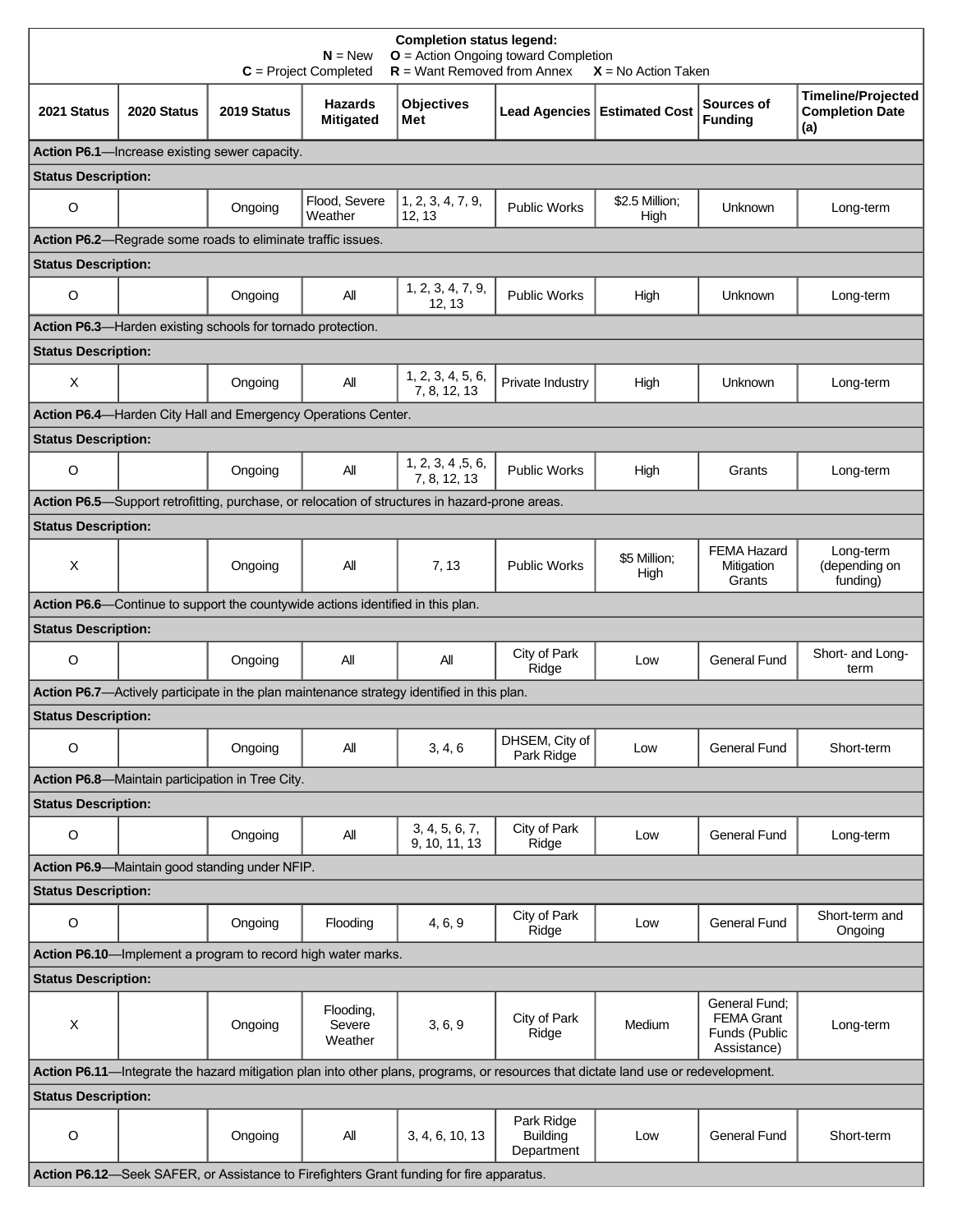| <b>Status Description:</b>                                                                                                                                                               |                                    |                                                                             |                                   |                                                                                                                        |                                   |                         |                                                              |               |
|------------------------------------------------------------------------------------------------------------------------------------------------------------------------------------------|------------------------------------|-----------------------------------------------------------------------------|-----------------------------------|------------------------------------------------------------------------------------------------------------------------|-----------------------------------|-------------------------|--------------------------------------------------------------|---------------|
|                                                                                                                                                                                          | $\blacksquare$                     | Removed                                                                     | All                               | 1, 2, 12, 13                                                                                                           | Fire<br>Department                | \$500,000               | Grants                                                       | Removed       |
|                                                                                                                                                                                          |                                    |                                                                             |                                   | Action P6.13—Establish a Stormwater Utility Fee to raise money for potential flood mitigation strategies               |                                   |                         |                                                              |               |
| <b>Status Description:</b>                                                                                                                                                               |                                    |                                                                             |                                   |                                                                                                                        |                                   |                         |                                                              |               |
| O                                                                                                                                                                                        |                                    | Ongoing                                                                     | Flooding                          | 12, 13                                                                                                                 | City of Park<br>Ridge             | <b>TBD</b>              | <b>TBD</b>                                                   | Ongoing       |
|                                                                                                                                                                                          |                                    | Action P6.14-Northwest Park Area sewer replacement.                         |                                   |                                                                                                                        |                                   |                         |                                                              |               |
| <b>Status Description:</b>                                                                                                                                                               |                                    |                                                                             |                                   |                                                                                                                        |                                   |                         |                                                              |               |
| $\circ$                                                                                                                                                                                  |                                    | Ongoing                                                                     | Flooding,<br>Severe<br>Weather    | 1, 2, 3, 4, 7, 9,<br>12, 13                                                                                            | <b>Public Works</b>               | \$16.6 Million;<br>High | Unknown                                                      | Long-term     |
|                                                                                                                                                                                          |                                    | Action P6.15-Country Club Area sewer replacement.                           |                                   |                                                                                                                        |                                   |                         |                                                              |               |
| <b>Status Description:</b>                                                                                                                                                               |                                    |                                                                             |                                   |                                                                                                                        |                                   |                         |                                                              |               |
| $\circ$                                                                                                                                                                                  |                                    | Ongoing                                                                     | Flooding and<br>Severe<br>Weather | 1, 2, 3, 4, 7, 9,<br>12, 13                                                                                            | <b>Public Works</b>               | \$100 Million;<br>High  | Unknown                                                      | Long-term     |
|                                                                                                                                                                                          |                                    |                                                                             |                                   | Action P6.16—Reline existing sewer lines which have allowed for a reduction in localized flooding in our municipality. |                                   |                         |                                                              |               |
| <b>Status Description:</b>                                                                                                                                                               |                                    |                                                                             |                                   |                                                                                                                        |                                   |                         |                                                              |               |
| $\circ$                                                                                                                                                                                  |                                    | <b>New</b>                                                                  | Flooding                          | 2, 3, 7                                                                                                                | Park Ridge<br><b>Public Works</b> | \$600,000; Low          | <b>Local Funds</b>                                           | 2020          |
|                                                                                                                                                                                          | Action P6.17-Install Green Alleys. |                                                                             |                                   |                                                                                                                        |                                   |                         |                                                              |               |
| <b>Status Description:</b>                                                                                                                                                               |                                    |                                                                             |                                   |                                                                                                                        |                                   |                         |                                                              |               |
| $\circ$                                                                                                                                                                                  |                                    | <b>New</b>                                                                  | Flooding                          | 13                                                                                                                     | Park Ridge<br><b>Public Works</b> | \$400,000; Low          | <b>Local Funds</b><br>and Special<br>Service Area<br>charges | 2020          |
|                                                                                                                                                                                          |                                    | Action P6.18-Implement Flood Control Project on Farmers and Prairie Creeks. |                                   |                                                                                                                        |                                   |                         |                                                              |               |
| <b>Status Description:</b>                                                                                                                                                               |                                    |                                                                             |                                   |                                                                                                                        |                                   |                         |                                                              |               |
| $\circ$                                                                                                                                                                                  |                                    | <b>New</b>                                                                  | Flooding                          | 1, 2, 3, 7, 12,<br>13                                                                                                  | <b>MWRD</b>                       | \$15,000,000;<br>High   | <b>MWRD</b>                                                  | N/A           |
|                                                                                                                                                                                          |                                    | Action P6.19-Implement Park Ridge Public Library Green Parking Lot.         |                                   |                                                                                                                        |                                   |                         |                                                              |               |
| <b>Status Description:</b>                                                                                                                                                               |                                    |                                                                             |                                   |                                                                                                                        |                                   |                         |                                                              |               |
| O                                                                                                                                                                                        |                                    | New                                                                         | Flooding                          | 2, 13                                                                                                                  | <b>MWRD</b>                       | N/A                     | <b>MWRD</b>                                                  | <b>TBD</b>    |
| Action P6.20-Began work on green parking lot at Park Ridge Public Library                                                                                                                |                                    |                                                                             |                                   |                                                                                                                        |                                   |                         |                                                              |               |
| <b>Status Description:</b>                                                                                                                                                               |                                    |                                                                             |                                   |                                                                                                                        |                                   |                         |                                                              |               |
| N                                                                                                                                                                                        |                                    |                                                                             | Flood                             | 1                                                                                                                      | <b>MWRD</b>                       | Medium                  | Grants and City<br><b>Budget</b>                             | December 2021 |
| (a) Ongoing indicates continuation of an action that is already in place. Short-term indicates implementation within five years. Long-term indicates<br>implementation after five years. |                                    |                                                                             |                                   |                                                                                                                        |                                   |                         |                                                              |               |

**Mitigation Success Stories:** Examples of mitigation success stories include, but are not limited to: received a Grant, completed a major mitigation project, etc.

Future Needs: Examples of future needs include, but are not limited to: receiving training to better understand the mitigation grant application process, studies that may be needed to better understand hazards/risks, etc.